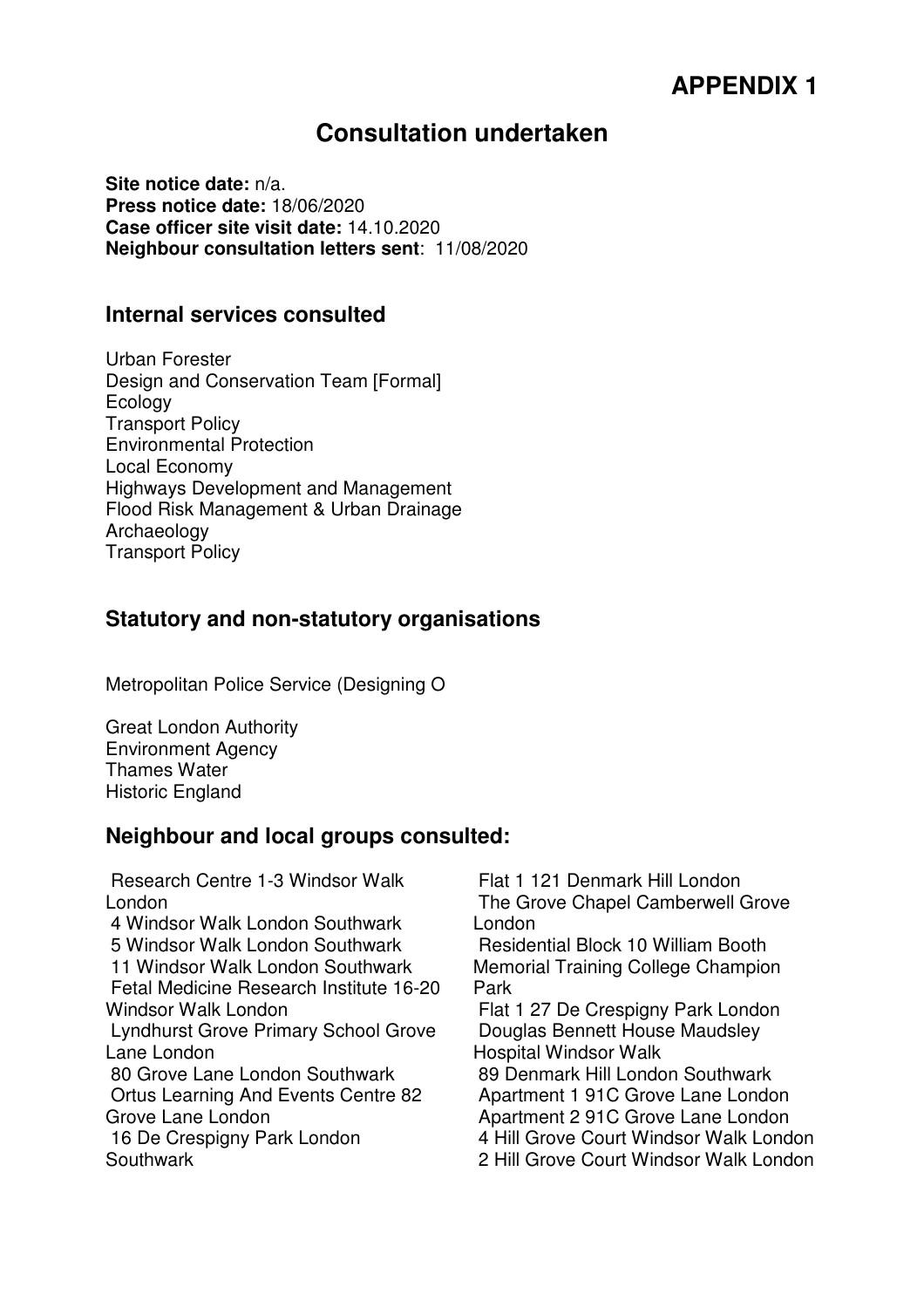7 Hill Grove Court Windsor Walk London 5 Hill Grove Court Windsor Walk London Flat 1 Hull Court Grove Lane Ground Floor Block 9 William Booth Training College Champion Park 85C Denmark Hill London Southwark Flat 6 9 De Crespigny Park London 97E Denmark Hill London Southwark 93C Denmark Hill London Southwark 21 Harbord Close London Southwark Flat 4 123 Denmark Hill London Flat 8 5 De Crespigny Park London Block 10 Flat 7 William Booth Training College Champion Park

 Ground Floor Flat 34 De Crespigny Park London

 Flat 1 7 De Crespigny Park London Flat 2 Hull Court Grove Lane Flat 12 123 Denmark Hill London 9 Harbord Close London Southwark 17 Harbord Close London Southwark 10 Harbord Close London Southwark Flat 9 Hull Court Grove Lane Flat 15 Hull Court Grove Lane 21 De Crespigny Park London **Southwark** 

 85A Denmark Hill London Southwark Flat 4 94 Camberwell Grove London Flat 7 83A Grove Lane London Flat 4 27 De Crespigny Park London Flat 7 5 De Crespigny Park London Flat 11 123 Denmark Hill London 83C Denmark Hill London Southwark Flat 5 9 De Crespigny Park London Flat 4 1 De Crespigny Park London 95B Denmark Hill London Southwark 87A Denmark Hill London Southwark 85B Denmark Hill London Southwark 17 Ashworth Close London Southwark 15 Ashworth Close London Southwark Flat 4 Hull Court Grove Lane Flat 12 Hull Court Grove Lane Flat 2 Grove Court Camberwell Grove Flat 5 83A Grove Lane London 34 Love Walk London Southwark 29E De Crespigny Park London **Southwark**  23A De Crespigny Park London **Southwark** 

 28 Love Walk London Southwark Flat 5 27 De Crespigny Park London Flat 2 1 De Crespigny Park London

 Flat 1 Basement Front 3 De Crespigny Park London

 Flat 3 123 Denmark Hill London 93G Denmark Hill London Southwark 82 Camberwell Grove London **Southwark** 

 15 Harbord Close London Southwark 95C Denmark Hill London Southwark Flat 13 Grove Court Camberwell Grove Block 11 Flat 9 William Booth Training College Champion Park

 Block 10 Flat 3 William Booth Training College Champion Park

 23B De Crespigny Park London **Southwark** 

 Flat 2 101 Grove Lane London 86 Camberwell Grove London **Southwark** 

 4 Love Walk London Southwark Flat 13 Hull Court Grove Lane Flat 6 7 De Crespigny Park London 95H Denmark Hill London Southwark 95A Denmark Hill London Southwark Flat 6 Grove Court Camberwell Grove 2 Ashworth Close London Southwark 11 Ashworth Close London Southwark 81 Grove Lane London Southwark 1 Stone Villas 76 Camberwell Grove London

 Flat 4 121 Denmark Hill London Flat 5 123 Denmark Hill London Second Floor Flat 34 De Crespigny Park London

 Residential Block 9 William Booth Training College Champion Park Flat A 32 Love Walk London 11 De Crespigny Park London **Southwark** 

 Flat 5 7 De Crespigny Park London 97D Denmark Hill London Southwark 93A Denmark Hill London Southwark 1 Ashworth Close London Southwark

 Unit 6 93 Grove Lane London Unit 1 93 Grove Lane London

Flat 7 Hull Court Grove Lane

89 Grove Lane London Southwark

 Flat 6 94 Camberwell Grove London Flat 1 94 Camberwell Grove London 80 Camberwell Grove London **Southwark** 

 Flat 3 101 Grove Lane London Block 10 Flat 4 William Booth Training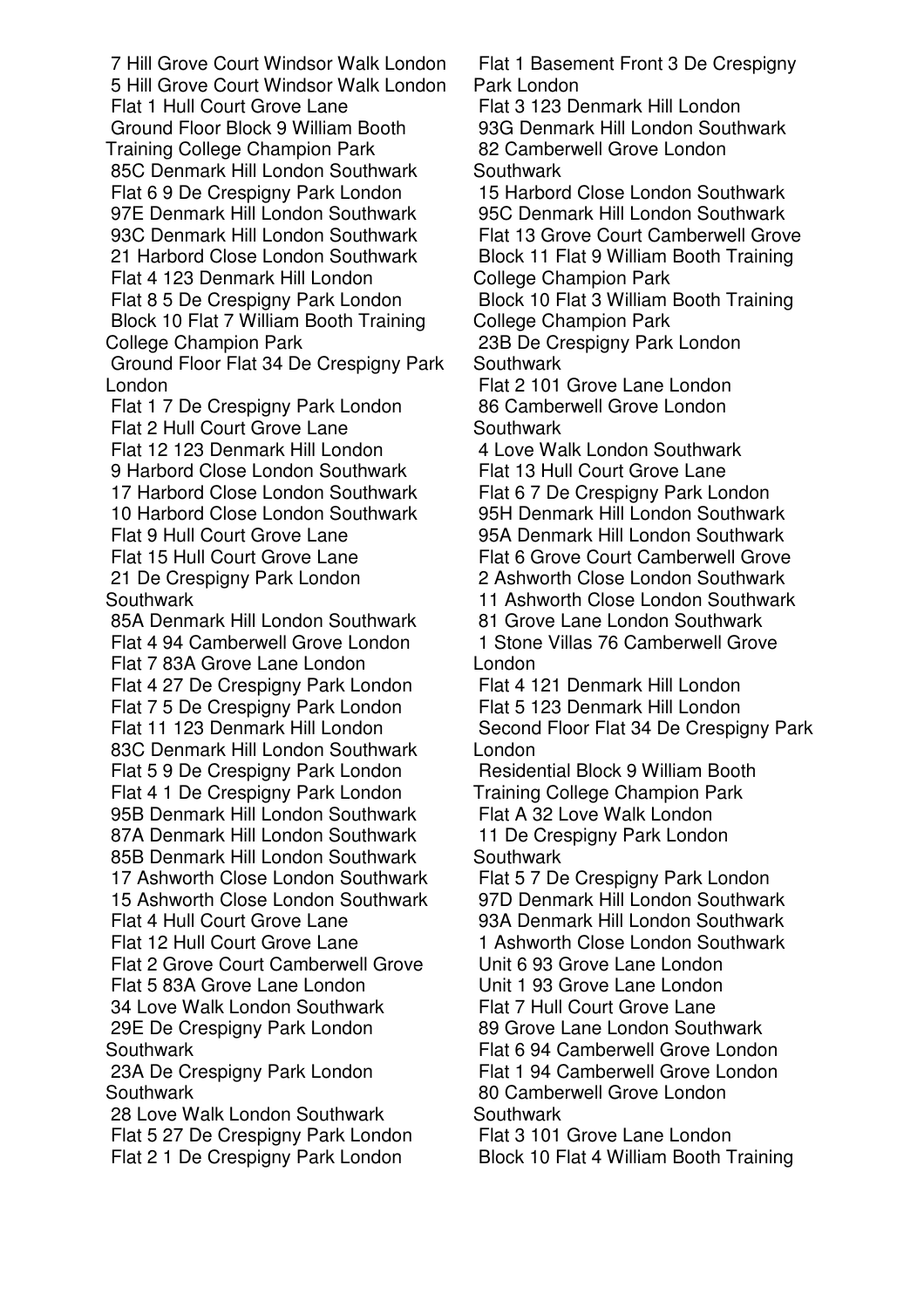College Champion Park

 89E Denmark Hill London Southwark 111 Denmark Hill London Southwark 2 Love Walk London Southwark Flat 7 123 Denmark Hill London 6 Grove Lane Terrace Grove Lane London

 27A Love Walk London Southwark Block 10 Flat 5 William Booth Training College Champion Park

 103A Grove Lane London Southwark Flat 2 9 De Crespigny Park London 14 Ashworth Close London Southwark Flat 1 83A Grove Lane London 3 Stone Villas 76 Camberwell Grove London

 Unit 11 93 Grove Lane London Basement Flat 19 De Crespigny Park London

 Flat D 25 De Crespigny Park London 1 De Crespigny Park London Southwark Flat 3 31 De Crespigny Park London Flat 2 7 De Crespigny Park London 97B Denmark Hill London Southwark 95E Denmark Hill London Southwark 6 Ashworth Close London Southwark Unit 7 93 Grove Lane London Unit 3 93 Grove Lane London Flat 8 Grove Court Camberwell Grove Flat 12 Grove Court Camberwell Grove Flat 8 94 Camberwell Grove London 98 Camberwell Grove London **Southwark** 

 88 Camberwell Grove London **Southwark** 

 Flat 6 83A Grove Lane London 93 Grove Lane London Southwark Block 11 Flat 12 William Booth Training College Champion Park

 Flat A 29 De Crespigny Park London 18 Harbord Close London Southwark 13 Harbord Close London Southwark 1 Harbord Close London Southwark 31 Love Walk London Southwark Flat 3 27 De Crespigny Park London Flat 1 5 De Crespigny Park London Flat 2 123 Denmark Hill London Flat 1 123 Denmark Hill London Unit 10 93 Grove Lane London Flat 16 Hull Court Grove Lane 74 Camberwell Grove London **Southwark** 

 Block 10 Flat 1 William Booth Training College Champion Park

 Flat 7 94 Camberwell Grove London 3 Harbord Close London Southwark 87 Grove Lane London Southwark Flat 6 5 De Crespigny Park London 92 Camberwell Grove London **Southwark** 

 Flat 6 Hull Court Grove Lane Flat 3 Hull Court Grove Lane 97C Denmark Hill London Southwark 89H Denmark Hill London Southwark 5 Ashworth Close London Southwark 1 Grove Lane Terrace Grove Lane London

 Flat 3 1 De Crespigny Park London Ground Floor Flat 91 Grove Lane London

 Ground Floor Flat 19 De Crespigny Park London

 Second Floor Flat 3 De Crespigny Park London

 Flat 4 31 De Crespigny Park London First Floor Flat 19 De Crespigny Park London

 Flat 3 7 De Crespigny Park London 3 Ashworth Close London Southwark 13 Ashworth Close London Southwark 10 Ashworth Close London Southwark 77A Grove Lane London Southwark Unit 2 93 Grove Lane London Flat 3 Grove Court Camberwell Grove Flat 10 Grove Court Camberwell Grove Flat 2 83A Grove Lane London Flat 9 9 De Crespigny Park London 103B Grove Lane London Southwark Flat 4 101 Grove Lane London Block 11 Flat 10 William Booth Training College Champion Park 97G Denmark Hill London Southwark Douglas Bennett House 12-15 Windsor Walk London 12 Harbord Close London Southwark

 11 Harbord Close London Southwark Flat 11 121 Denmark Hill London 3 Grove Lane Terrace Grove Lane London

 89D Denmark Hill London Southwark Flat 5 Grove Court Camberwell Grove 89B Denmark Hill London Southwark 87C Denmark Hill London Southwark First Floor Flat 91 Grove Lane London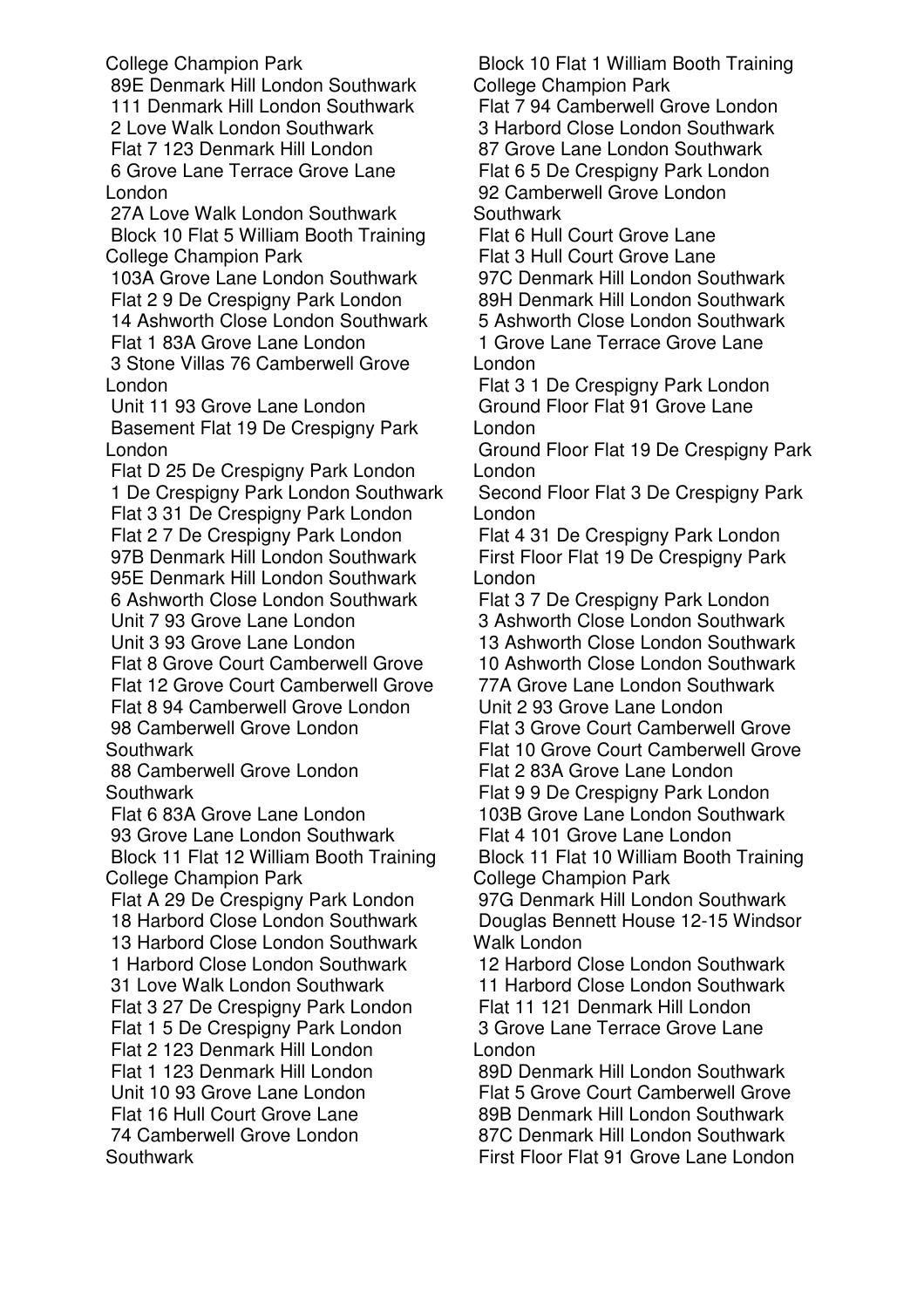First Floor Front Flat 3 De Crespigny Park London

 Aubrey Lewis House Maudsley Hospital Windsor Walk

 Flat 8 83A Grove Lane London Flat 3 83A Grove Lane London Flat 8 9 De Crespigny Park London 1 Hill Grove Court Windsor Walk London Flat 6 123 Denmark Hill London 13-15 De Crespigny Park London **Southwark** 

 Flat 1 1 De Crespigny Park London 105 Grove Lane London Southwark Ground Floor Flat B 84 Camberwell Grove London

 Flat G 25 De Crespigny Park London Flat B 25 De Crespigny Park London 75 Grove Lane London Southwark

 Flat 11 Grove Court Camberwell Grove Flat 1 Grove Court Camberwell Grove First Floor Rear Flat 3 De Crespigny Park London

 Offices Adjacent Denmark Hill Railway Station Windsor Walk

 Flat C 25 De Crespigny Park London Flat D 29 De Crespigny Park London 95D Denmark Hill London Southwark Flat 7 7 De Crespigny Park London

 27 Harbord Close London Southwark 78 Camberwell Grove London **Southwark** 

 Dialectical Behaviour Therapy Service Michael Rutter Centre Maudsley Hospital De Crespigny Park London

 83D Denmark Hill London Southwark 115 Denmark Hill London Southwark

 26 Love Walk London Southwark Block 10 Flat 2 William Booth Training College Champion Park

 30 Love Walk London Southwark 2 Grove Lane Terrace Grove Lane London

 Ground Floor Flat 3 De Crespigny Park London

 Block 11 Flat 15 William Booth Training College Champion Park

 Block 11 Flat 11 William Booth Training College Champion Park

 Block 11 Flat 13 William Booth Training College Champion Park

Flat B 29 De Crespigny Park London

4 Grove Lane Terrace Grove Lane

London

 Unit 14 93 Grove Lane London Flat B 5 Grove Lane Terrace Grove Lane Flat 4 5 De Crespigny Park London Flat 8 27 De Crespigny Park London Flat 9 123 Denmark Hill London Flat F 25 De Crespigny Park London First Floor Flat 34 De Crespigny Park London

 Flat E 25 De Crespigny Park London Ortus Maudsley Hospital Windsor Walk 7 Grove Lane Terrace Grove Lane London

 Unit 13 93 Grove Lane London Flat A 5 Grove Lane Terrace Grove Lane Unit 9 93 Grove Lane London Unit 15 93 Grove Lane London

Unit 12 93 Grove Lane London

3 Love Walk London Southwark

Unit 8 93 Grove Lane London

Flat 1 101 Grove Lane London

 Flat 2 94 Camberwell Grove London 7 Ashworth Close London Southwark

83 Grove Lane London Southwark

8 Hill Grove Court Windsor Walk London

Flat 3 121 Denmark Hill London

Flat B 32 Love Walk London

 16 Ashworth Close London Southwark Unit 2B 93 Grove Lane London Second Floor Flat 19 De Crespigny Park

London

 Basement Flat 34 De Crespigny Park London

 113 Denmark Hill London Southwark 5 Harbord Close London Southwark 23 Harbord Close London Southwark 14 Harbord Close London Southwark Unit 4 93 Grove Lane London Flat 4 9 De Crespigny Park London 20 Harbord Close London Southwark Flat C 29 De Crespigny Park London Flat 7 9 De Crespigny Park London Flat 10 Hull Court Grove Lane Flat 3 9 De Crespigny Park London Flat 1 9 De Crespigny Park London Flat 10 9 De Crespigny Park London 93D Denmark Hill London Southwark 87D Denmark Hill London Southwark Flat 9 Grove Court Camberwell Grove 85D Denmark Hill London Southwark Flat 14 Grove Court Camberwell Grove 8 Ashworth Close London Southwark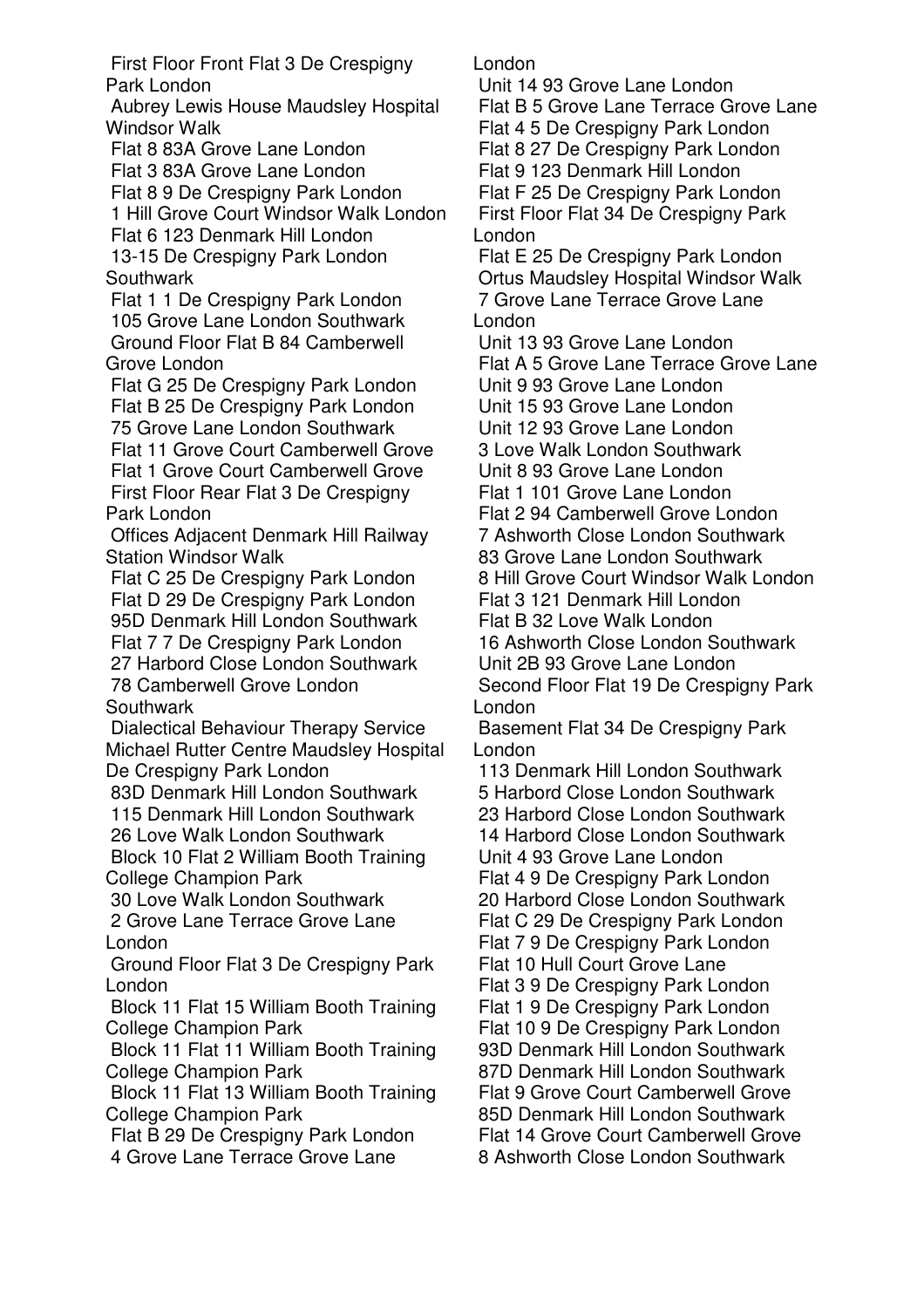Flat 4 Grove Court Camberwell Grove Flat 4 83A Grove Lane London Flat 10 121 Denmark Hill London 91D Grove Lane London Southwark Flat 7 121 Denmark Hill London Flat 13 121 Denmark Hill London 6 Hill Grove Court Windsor Walk London 3 Hill Grove Court Windsor Walk London Excluding Basement 84 Camberwell Grove London

 101A Grove Lane London Southwark Residential Block 11 William Booth Memorial Training College Champion Park

 Mapother House Maudsley Hospital De Crespigny Park

 Assembly Hall Windsor Walk London Flat 2 75 Grove Lane London

 Flat 2 17 De Crespigny Park London Basement Flat 84 Camberwell Grove London

 70 Camberwell Grove London **Southwark** 

 Flat 8 7 De Crespigny Park London Flat 2 31 De Crespigny Park London 97F Denmark Hill London Southwark 87B Denmark Hill London Southwark 4 Ashworth Close London Southwark

 12 Ashworth Close London Southwark 83C Grove Lane London Southwark Ronald Mcdonald House 6 Windsor Walk London

 96 Camberwell Grove London **Southwark** 

 90 Camberwell Grove London Southwark

 Denmark Hill Railway Station Windsor Walk London

 75A Grove Lane London Southwark 16 Windsor Walk London Southwark 19 Harbord Close London Southwark 16 Harbord Close London Southwark Flat 6 121 Denmark Hill London Flat 6 27 De Crespigny Park London Flat 2 27 De Crespigny Park London Flat 5 5 De Crespigny Park London Flat 2 5 De Crespigny Park London Flat A 25 De Crespigny Park London 97A Denmark Hill London Southwark 89G Denmark Hill London Southwark 89F Denmark Hill London Southwark 79 Grove Lane London Southwark

 Flat 5 Hull Court Grove Lane Flat 11 Hull Court Grove Lane 96A Camberwell Grove London **Southwark** 

 26 Harbord Close London Southwark 2 Harbord Close London Southwark 29 Love Walk London Southwark 27 Love Walk London Southwark Flat 12 121 Denmark Hill London Flat 8 123 Denmark Hill London Flat 13 123 Denmark Hill London Flat 1 31 De Crespigny Park London 95G Denmark Hill London Southwark 93F Denmark Hill London Southwark 89C Denmark Hill London Southwark 89A Denmark Hill London Southwark 85 Grove Lane London Southwark Flat 3 94 Camberwell Grove London 72 Camberwell Grove London **Southwark** 

 Block 11 Flat 16 William Booth Training College Champion Park

8 Harbord Close London Southwark

7 Harbord Close London Southwark

6 Harbord Close London Southwark

 Flat 8 121 Denmark Hill London Flat 5 121 Denmark Hill London

Flat 2 121 Denmark Hill London

Flat 5 1 De Crespigny Park London

 Second Floor Flat 91 Grove Lane London

 Flat H 25 De Crespigny Park London Flat 4 7 De Crespigny Park London 95F Denmark Hill London Southwark 93E Denmark Hill London Southwark 93B Denmark Hill London Southwark 9 Ashworth Close London Southwark 77 Grove Lane London Southwark

 Unit 5 93 Grove Lane London Flat 8 Hull Court Grove Lane

Flat 14 Hull Court Grove Lane

 Flat 7 Grove Court Camberwell Grove Flat 5 94 Camberwell Grove London 2 Stone Villas 76 Camberwell Grove

London Block 11 Flat 14 William Booth Training College Champion Park

 Block 10 Flat 8 William Booth Training College Champion Park

 Block 10 Flat 6 William Booth Training College Champion Park

The Phoenix Windsor Walk London